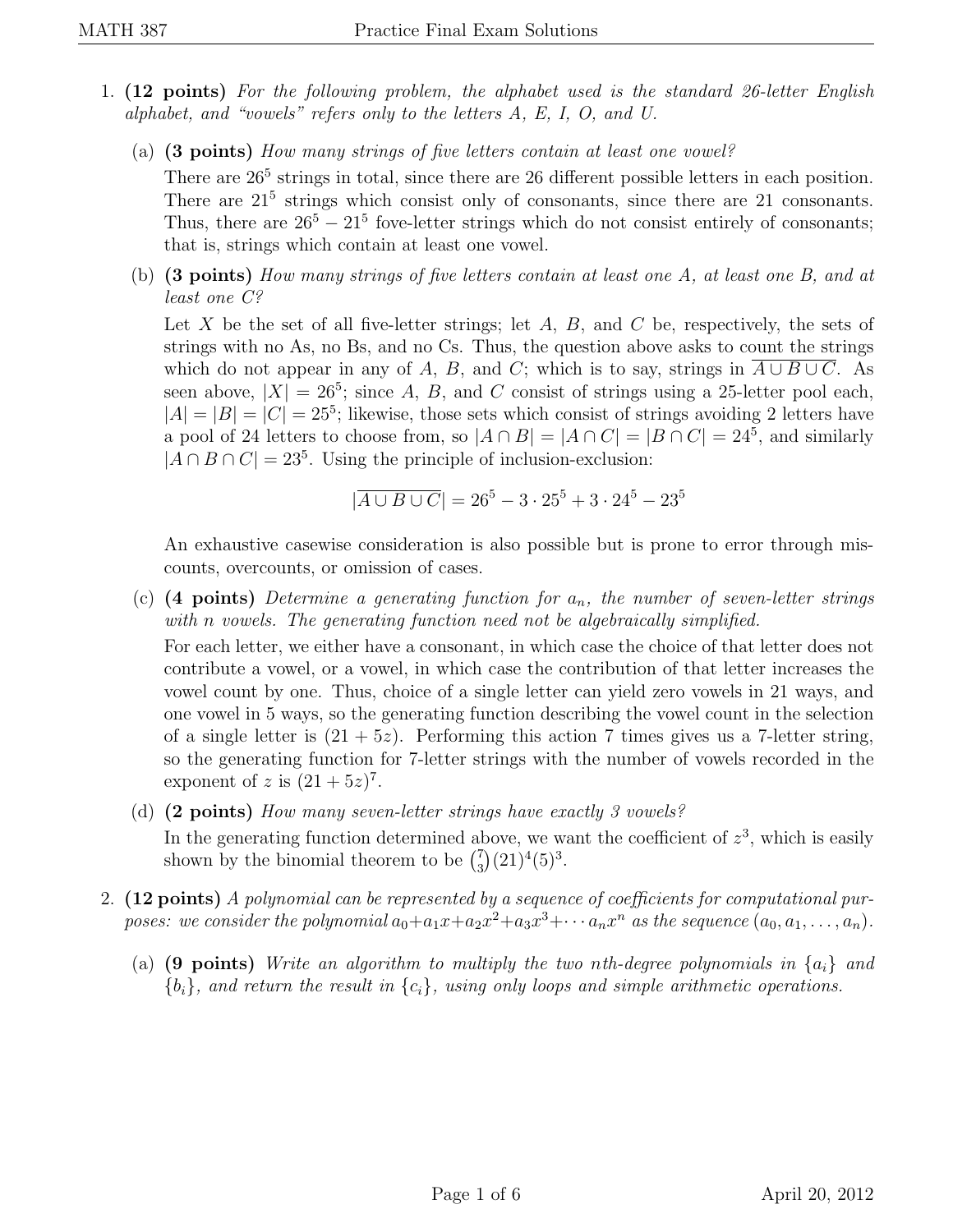**Input**: sequences  $a_0, a_1, a_2, a_3, \ldots, a_n$  and  $b_0, b_1, b_2, b_3, \ldots, b_n$ **Output:** sequences  $c_0, c_1, c_2, c_3, \ldots, c_{2n}$ set  $c_0, c_1, c_2, \ldots, c_{2n}$  to 0; set  $i$  to 0; while  $i \leq n$  do set  $j$  to 0; while  $j \leq n$  do set  $c_{i+j}$  to  $c_{i+j} + a_i b_j;$ set j to  $j + 1$ ; set i to  $i + 1$ ; return determined values  $c_0, c_1, c_2, \ldots, c_{2n}$ 

This works in much the same way as we multiply polynomials by hand. We start with the constant term of our multiplicand (setting  $i = 0$ , so we consider the term  $a_0$ ), and multiply one-by-one by every term of the multiplier, recording the results to be added to the appropriate terms of our result (here we add them to the result progressively, while a traditional hand-multiplication would wait until all were determined to add up rows). Then, we repeat this process with the linear term of our multiplicand (setting  $i = 0$ , and thus looknig at the term  $a_1x$ ), and continuing in such fashion until we have multiplied each individual term of the multiplicand by the multiplier.

(b) (3 points) Justify and state a good asymptotic bound in big-O notation on the number of steps taken by your algorithm.

The innermost set of instructions (adding a product to  $c_{i+j}$ ) takes constant time, or  $O(1)$ time. However, this instruction is repeated when j is 0, j is 1, when j is 2, when j is 3, and so forth up to when j is n, so the time timen by performing this set of instructions  $n+1$  times is  $(n+1) \cdot O(1)$ , or the linear time  $O(n)$ . Finally, since this loop is itself repeated over values of  $i$  ranging from 0 to  $n$ , the algorithm as a whole takes a number of steps given by  $(n + 1) \cdot O(n)$ ; that is to say, performing a linear procedure  $n + 1$  times, which takes  $O(n^2)$  steps, also known as quadratic time.

- 3. (12 points) Let G be a graph with n vertices and maximum degree  $\Delta$ .
	- (a) (6 points) Prove that the vertices of G can be colored with  $(\Delta + 1)$  colors without using the same color on two adjacent vertices.

Capsule version: consider coloring the vertices one by one, in an arbitrary order. At each stage, we are coloring a vertex with  $\leq \Delta$  neighbors, so there are  $\leq \Delta$  colors adjacent to that vertex. Thus, there are  $\leq \Delta$  colors which are used on vertices adjacent to our current vertex, which we are forbidden to use at that vertex; since there are  $\Delta + 1$  colors in total, there must thus be at least one color which is not forbidden to use to color the vertex under consideration. Let us use such a color on the current vertex, and continue in such a fashion until all vertices are colored. Since we have shown that at each stage of the process we are capable of coloring the current vertex, this process must necessarily be successful in coloring all the vertices of G with  $\Delta + 1$  colors.

(An inductive proof is also possible, for greater formalism)

(b) (6 points) Prove that there is a set of at least  $\frac{n}{\Delta+1}$  vertices in G such that no two of them are adjacent.

Consider a coloring of the variety shown to be possible in part (a). This may be considered to be a partition of the vertices into "color classes", consisting of all vertices of color 1,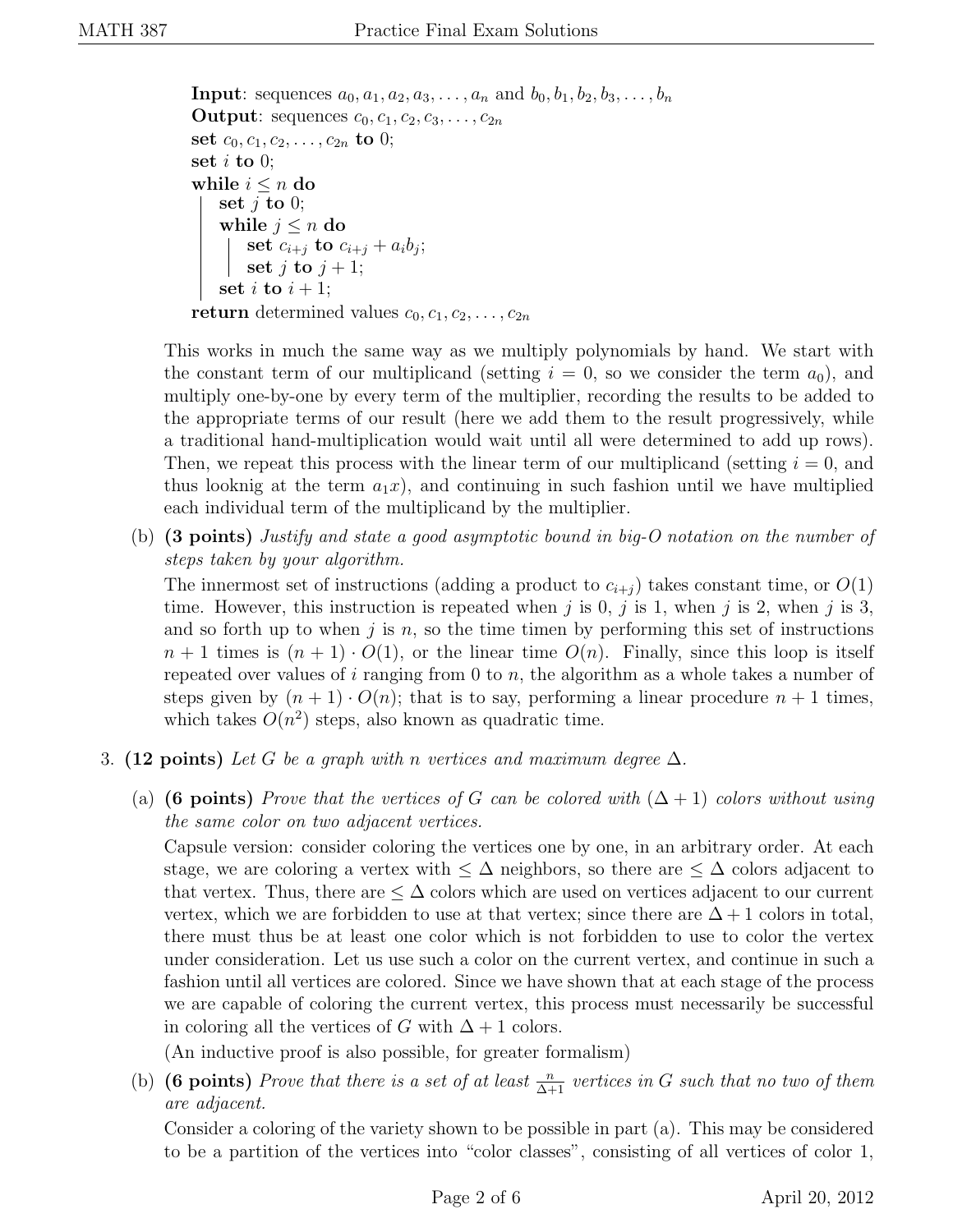all vertices of color 2, and so forth up to color  $\Delta + 1$ . Since we are distributing n objects into  $\Delta + 1$  categories, the Pigeonhole Principle guarantees that one category has at least  $\lceil \frac{n}{\Delta+1} \rceil$  objects in it – thus, there must be  $\lceil \frac{n}{\Delta+1} \rceil$  vertices in this coloring which are all the same color, and by the conditions provided for our coloring, this set of vertices has no two adjacent to each other.

4. (12 points) Consider the following grid, in which the points  $(2, 1)$  and  $(4, 5)$  are missing.



(a) (9 points) How many ways are there to walk directly from the lower left corner of the grid to the upper right?

Let X consist of all grid-walks from  $(0, 0)$  to  $(5, 6)$  on a grid without any missing points, and let A and B be those walks which pass through  $(2, 1)$  and  $(4, 5)$  respectively. Obviously, to find walks on the given grid, we want to avoid these two points, so walks on the grid with the omitted point are those in  $A \cup B$ . Since we have a walk consisting of 5 steps tot he east and 6 steps to the north, an element of  $X$  can be identified by selecting 5 of 11 steps as eastwards and leaving the rest as northwards, so  $|X| = \binom{11}{5}$  $\binom{11}{5}$ . Walks in A can be identified as a walk from  $(0,0)$  to  $(2,1)$ , which can be done in any of  $\binom{3}{2}$  $^{3}_{2}$ ) ways, together with a walk from  $(2, 1)$  to  $(5, 6)$ , which can be done in any of  $\binom{8}{3}$  $_3^8$ ) ways, so  $|A| = \binom{3}{2}$  $_{2}^{3})\binom{8}{3}.$ Likewise,  $|B| = \binom{9}{4}$  $_{4}^{9}$  $\binom{2}{1}$ . Finally, we calculate  $|A \cap B|$ , which is the number of assemblies of three walks: from  $(0,0)$  to  $(2,1)$ , which can be done in  $\binom{3}{2}$  $_{2}^{3}$ ) ways, from  $(2, 1)$  to  $(4, 5)$ , which can be done in  $\binom{6}{2}$  $_{2}^{6}$ ) ways, and from (4, 5) to (5, 6), which can be done is  $_{1}^{2}$  $_{1}^{2}$ ) ways, so  $|A \cap B| = {3 \choose 2}$  $^{3}_{2}$  $\binom{6}{2}\binom{2}{1}$ . By inclusion-exclusion, we thus determine that the desired number of valid walks is

$$
|\overline{A \cup B}| = {11 \choose 5} - {3 \choose 2}{8 \choose 3} - {9 \choose 4}{2 \choose 1} + {3 \choose 2}{6 \choose 2}{2 \choose 1}
$$

(b) (3 points) How many ways are there to walk directly through the grid from the lower left to upper right if one must walk through the point  $(3,3)$ ?

Let X consist of all walks from  $(0, 0)$  to  $(3, 3)$ , ignoring the possibility of missing points, and Y consist of all walks from  $(3,3)$  to  $(5,6)$ ; to account for the missing points, we consider their subsets A, consisting of paths from  $(0, 0)$  to  $(3, 3)$  through  $(2, 1)$ , and B, consisting of paths from  $(3,3)$  to  $(5,6)$  through  $(4,5)$ . The number of paths from  $(0,0)$  to  $(3,3)$  avoiding  $(2,1)$  is thus  $|X|-|A|$ , and likewise the nubmer of paths from  $(3,3)$  to  $(5,6)$ avoiding  $(4,5)$  is  $|Y| - |B|$ . Since a path through  $(3,3)$  is constructed by picking one of each of these subpaths and attaching thenm at  $(3, 3)$ , the total number of paths from  $(0, 0)$ to (5, 6) passing through (3, 3) and avoiding the removed points is  $(|X| - |A|)(|Y| - |B|)$ . We can easily calculate  $|X|$  to be  $\binom{6}{3}$  $_{3}^{6}), |A|$  to be  $_{2}^{(3)}$  $_{2}^{3})\binom{3}{1}, |Y|$  to be  $\binom{5}{2}$  $_2^5$ , and |B| to be  $\binom{3}{1}$  $_{1}^{3})\binom{2}{1},$ so our result is

$$
\left[\binom{6}{3} - \binom{3}{2}\binom{3}{1}\right] \left[\binom{5}{2} - \binom{3}{1}\binom{2}{1}\right]
$$

## 5. (12 points)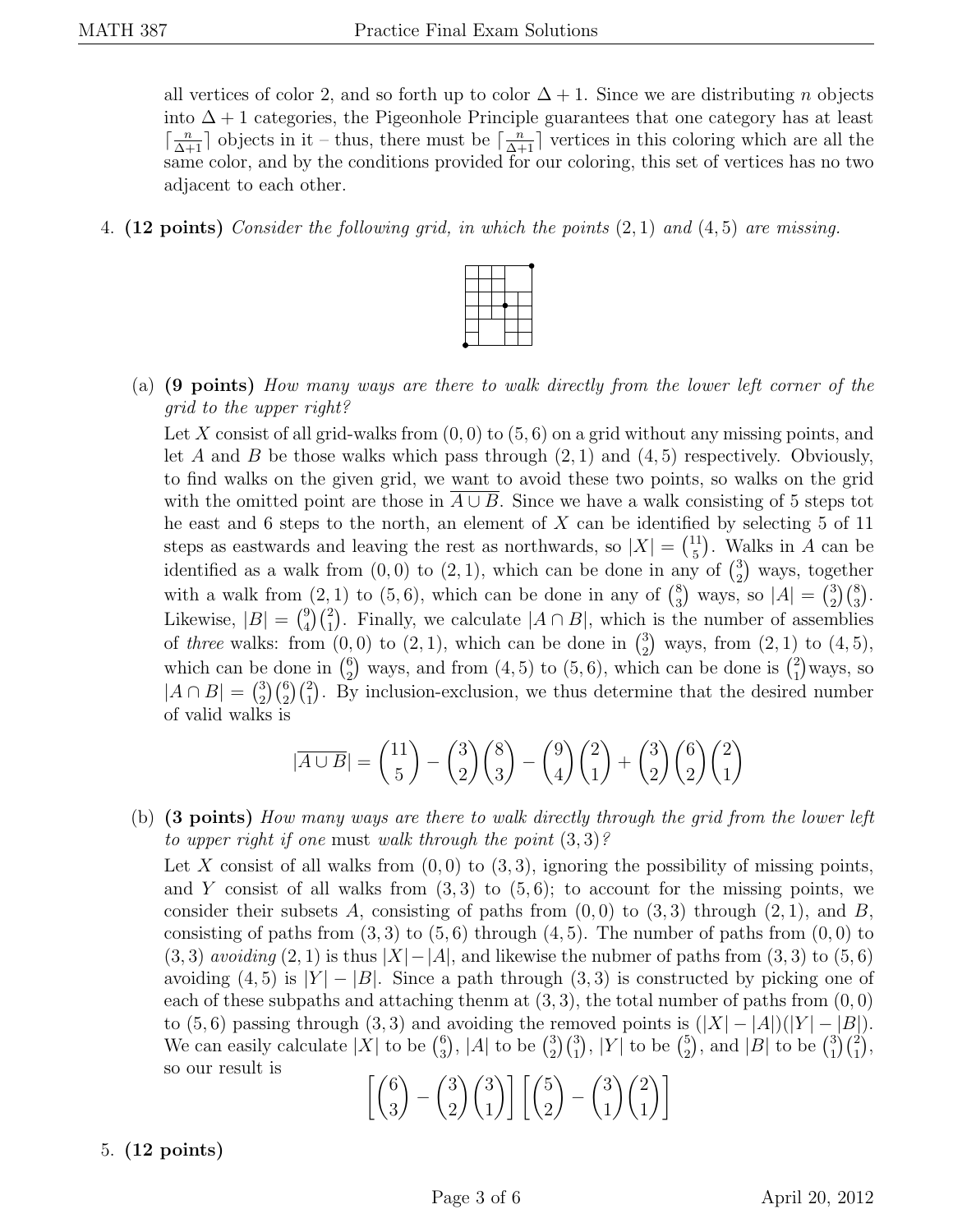(a)  $(7 \text{ points})$  Find a recurrence relation and initial conditions for the number of n-digit sequences of digits from  $\{1, 2, 3, 4, 5, 6, 7\}$  with no two even numbers appearing consecutively. Let us call a sequence "good" if it does not have two adjacent even numbers, and denote by  $a_n$  the number of good sequences. The recurrence relation is motivated by the question: how do we build a good sequence from smaller good sequences? Appending an odd number to a good sequence clearly results in another good sequence; but appending an even number is only possible if an odd number precedes it. Thus, we can get every good sequence of length  $n$  in one of two ways: either append an odd number to a good sequence of length  $n-1$ , or append an odd number and then an even number to a good sequence of length  $n-2$ . There are 4 odd digits available to us, and  $a_{n-1}$  good sequences of length  $n-1$ , so the first construction method yields  $4a_{n-1}$  good sequences of length n; the second construction method has an option of 4 different odd digits, 3 even digits, and  $a_{n-2}$  sequences of length  $n-2$ , so this construction can be completed in  $12a_{n-2}$  different ways. Thus, there are  $4a_{n-1} + 12a_{n-2}$  sequences of length n in total, so by our definition of  $a_n$ , this sequence is subject to the recurrence  $a_n = 4a_{n-1} + 12a_{n-2}$ .

For initial conditions, we consider the number of zero-digit good sequences (of which there is only 1, the null sequence), and the number of one-digit good sequences (of which there are 7, since any digit could be used). Thus  $a_0 = 1$  and  $a_1 = 7$ .

(b) (5 points) Solve the recurrence relation determined above.

The characteristic equation of the recurrence relation above is  $x^2 = 4x + 12$ , which has roots  $x = 6$  and  $x = -2$ , as can be determined by solving the quadratic. Thus, the general solution to the recurrence  $a_n = 4a_{n-1} + 12a_{n-2}$  is  $a_n = k_1 6^n + k_2 (-2)^n$ . The initial conditions are necessary to determine  $k_1$  and  $k_2$ . Looking at the particular cases of  $n = 0$ and  $n = 1$ , the above equation becomes:

$$
\begin{cases} 1 = k_1 + k_2 \\ 7 = 6k_1 - 2k_2 \end{cases}
$$

Solving this system of equations gives  $k_1 = \frac{9}{8}$  $\frac{9}{8}$  and  $k_2 = -\frac{1}{8}$  $\frac{1}{8}$ , so  $a_n = \frac{9(6^n) - (-2)^n}{8}$  $\frac{-(-2)^n}{8}$ .

## 6. (12 points)

- (a) (3 points) How many ways are there to rearrange the letters of the word "BARBER"? This is a rearragement of 2 identical items (the Bs), 2 identical items (the Rs), 1 unique item (the A) and another unique item (the E), so, since we want to position 4 classes of items, a multinomial coefficient is ideal, giving  $\binom{6}{2}$  $\binom{6}{2,2,1,1} = 180.$
- (b) (4 points) How many rearrangements of the letters of the word "BARBER" do not have the "B"s adjacent to each other?

We take the above-counted set, and subtract off those in which the Bs are adjacent. To count the arrangements with the Bs adjacent, we consider BB as a monolithic element in the rearrangement, so we now have 5 letters, 2 identical (the Rs), and 3 unique (the A, E, and B). So there are  $\binom{5}{3}$  $\binom{5}{2,1,1,1}$  = 60 arrangements in which the Bs are adjacent to each other, so there are  $\binom{6}{2}$  $\binom{6}{2,2,1,1} - \binom{5}{2,1,1}$  $\binom{5}{2,1,1,1}$  = 120 arrangements in which they are not adjacent.

(c) (5 points) Construct (but do not algebraically simplify) an exponential generating function for the number of n-letter strings which can be constructed from the letters of the word "BARBER".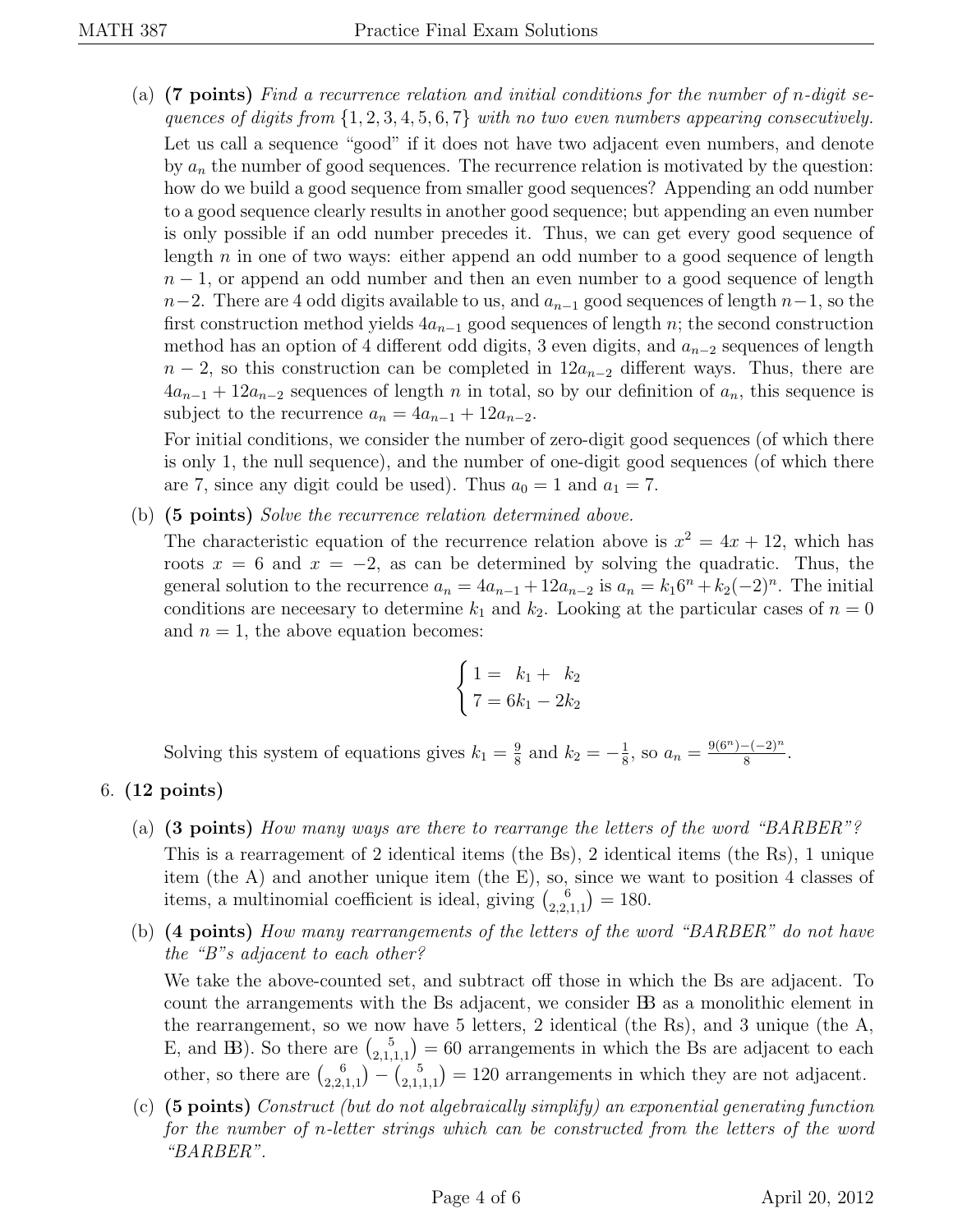.

Let us consider this as a product of 4 selection functions: one choosing to place Bs, one placing Rs, one placing Es, and one placing As. Due to the multiplication principle of exponential generating functions, all rearrangements will be enumerated merely by performing multiplications, so we need to only write our base selection functions to select by the number of letters chosen. For instance, there are 3 possible words to be produced with B alone: the null word, the word "B", and the word "BB". Classifying these words by length, this corresponds to the generating function  $(1)\frac{z^0}{0!} + (1)\frac{z^1}{1!} + (1)\frac{z^2}{2!} = 1 + z + \frac{z^2}{2}$  $\frac{z^2}{2}$ . The selection function for words made from the letter R will be indentical. A and E, however only admit two possibilities: a zero-letter or a one-letter word, so their selection functions are  $(1)\frac{z^0}{0!} + (1)\frac{z^1}{1!} = 1 + z$ . Thus, multiplying all these together, we have

$$
(1 + z + \frac{z^2}{2})^2 (1 + z)^2
$$

Note: actually multiplying these out is beyond the scope of this exam, however, if one were to do so, we could find the nubmer of one-letter, two-letter, etc. words constructable with these letters from the expansion and canonical representation of the exponential generating function:

$$
1 + 4z + 14\left(\frac{z^2}{2!}\right) + 42\left(\frac{z^3}{3!}\right) + 102\left(\frac{z^4}{4!}\right) + 180\left(\frac{z^5}{5!}\right) + 180\left(\frac{z^6}{6!}\right)
$$

Note, in particular, that the coefficient of  $\frac{z^6}{6!}$  is, as would be expected, the answer to part (a).

- 7. (12 points) Attila, Béla, Cili, and Desző are dividing up a collection of identical stamps. They have decided that none of them should get more than 8 or fewer than 2 stamps.
	- (a) (4 points) Using classical methods, determine how many ways there are for them to distribute the stamps if there are 20 stamps total.

Let us pre-emptively hand out the requisite 2 stamps to each person, depleting our stock by 8; thus, this problem is identical to the question of how to give each person between zero and six stamps from a pool of 12.

Let X consist of all possible distributions of stamps to the four philatelists; Let  $A_1, A_2, A_3$ , and  $A_4$  represent those distributions which give a particular person more than 6 stamps. Using the distribution statistic for undistinguished objects to distinct recipients (or the "balls and walls" argument used to justify that statistic) we may see that  $|X| = \binom{15}{3}$  $\binom{15}{3}$ .

Now,  $A_1$  (and by analogy the other  $A_i$ s) consists of those arrangements in which Atilla (or someone else, in the case of the other  $A_i$ ) has at least 7 stamps. If we assign Attila a ration of 7 stamps, then there are 5 left to be distributed; this can be done in  $\binom{8}{3}$  $_3^8$ ) ways, so  $|A_i| = {8 \choose 3}$  $_{3}^{8}$ .

If we consider the intersection of some  $A_i$  and  $A_j$ , this would consist of those arrangements in which two people have at least 7 stamps each; distributing 12 stamps, this is a clear impossibility, so  $|A_i \cap A_j| = 0$ , and likewise larger intersections will be empty. Thus, by inclusion-exclusion,

$$
|\overline{A_1 \cup A_2 \cup A_3 \cup A_4}| = |X| - 4|A_i| = {15 \choose 3} - 4 {8 \choose 3} = 231
$$